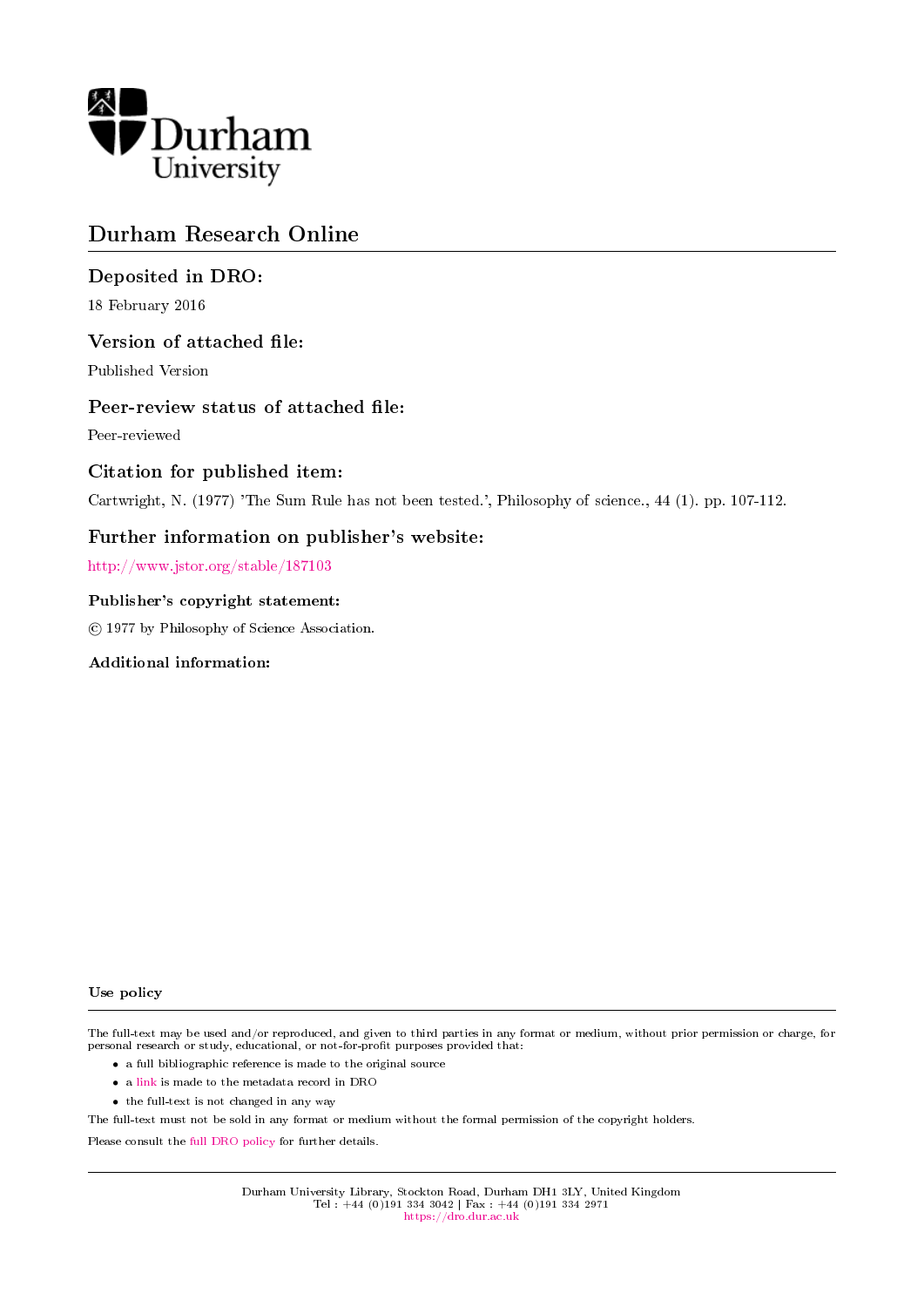#### **DISCUSSION**

#### THE SUM RULE HAS NOT BEEN TESTED\*

#### NANCY CARTWRIGHT

#### *Stanford University*

The debate between Glymour  $(2)$  and Fine  $(1)$  hinges in part on a comparison of the width of the incoming wave packet in momentum space with the angles intercepted by the detectors in the Cross-Ramsey experiment. As Fine argues, it follows from the quantum formalism that the initial dispersion will be conserved in Compton scattering, and he allows that the Sum Rule is constrained by the statistical results of quantum mechanics. The Sum Rule may fail, but it will not fail in any way that violates quantum mechanics. Thus most of the time the individual momentum value does not change more than the width of the initial wave packet: usually the value of  $Q_{\gamma}$  at *t* must equal the value of  $Q_{\gamma}$  at *t'* plus the value of  $Q_{e}$  at  $t' \pm$  $\Delta p/2$ , where  $\Delta p$  represents the dispersion in momentum for the initial gamma ray. Thus in order to refute Fine's thesis, the detectors must discriminate finely enough to pick out changeovers of individual values within  $\Delta p$ .

Standard treatments of experiments like Cross-Ramsey usually assume that the gamma beam is in an eigenstate of momentum. If this were so, conservation would follow immediately from standard quantum theory, there could be no switchover of values on Fine's analysis, and Compton-Simon or Cross-Ramsey experiments would be irrelevant for testing Fine's thesis. But this assumption is clearly an oversimplification. At most the initial beam could be in a "near" eigenstate. So the question arises, is it "near enough" to make Cross-Ramsey irrelevant? Glymour says at the end of his paper that he sees no reason to think so. I see three reasons. In order for a Cross-Ramsey experiment to test the Sum Rule, the detectors must respond to angle spreads *smaller* than the dispersion in the initial beam. But (1) this is not the case in Cross-Ramsey; (2) it is never the case in scattering experiments; and (3) if it were the case in Cross-Ramsey, it is unclear whether the detectors would be detecting *momentum* at all.

*Philosophy of Science.* 44 (1977) pp. 107-112. Copyright© 1977 by the Philosophy of Science Association.

<sup>\*</sup>Received October, 1976.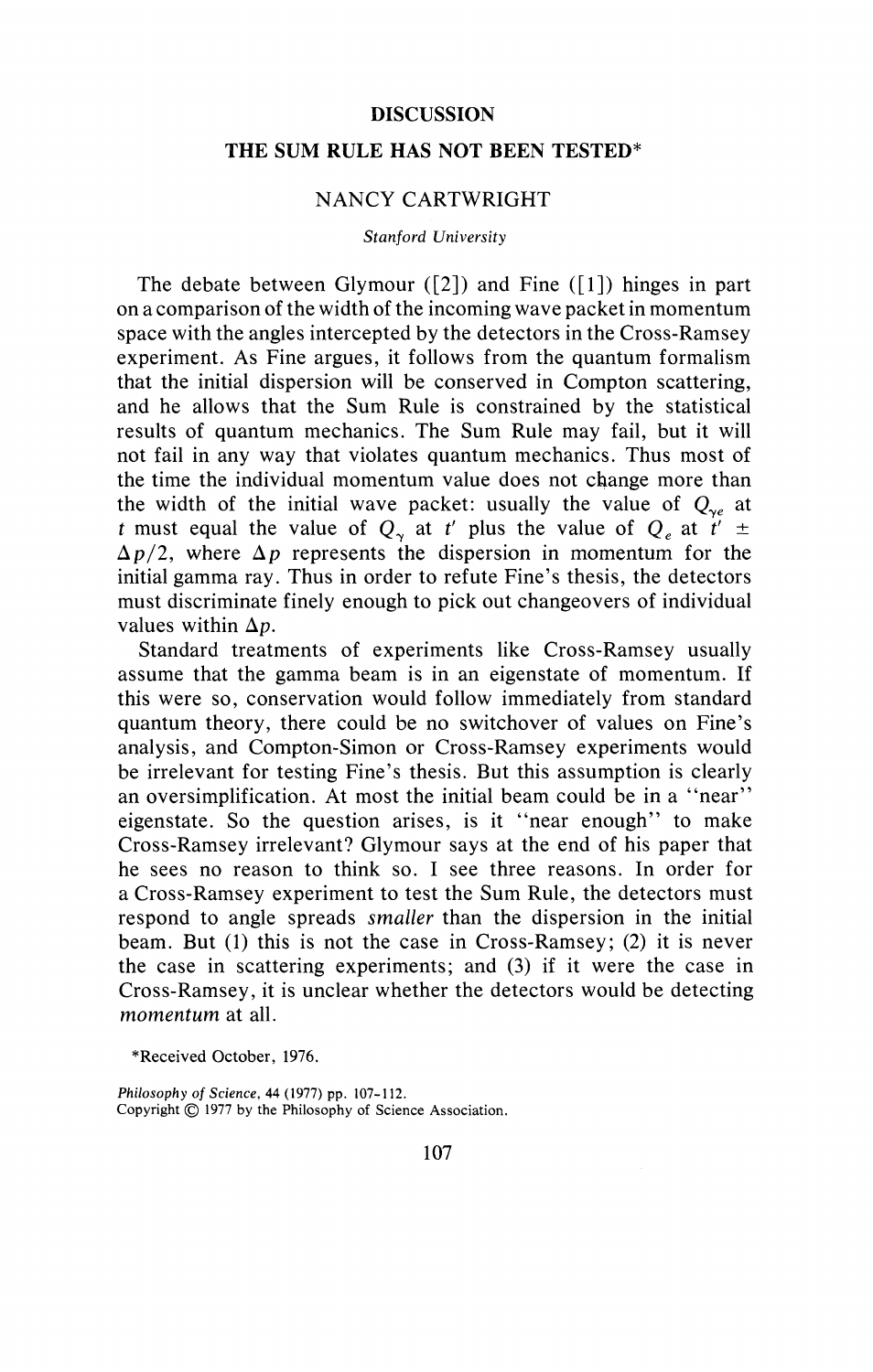(0) Before looking at the Cross-Ramsey experiment, there is one general difficulty with the Glymour program that should be noted. To tell whether or not the final value of the sum is within  $\Delta p$  of the initial momentum value, the initial momentum of the individual photon must be determined within an interval  $\delta p$  much smaller than  $\Delta p$ . Attempts to do so, however, would normally be taken to reprepare the photon in a new state with dispersion  $(\Delta p)' = \delta p$ . This merely resets the problem. Given the new wave function, it follows from quantum mechanics that most probably the initial momentum of the photon equals the sum of the final momenta, plus or minus  $(\Delta p)' / 2$ , and to test the Sum Rule, the individual values must be determined more precisely than  $(\Delta p)'$ . Thus in order to test the Sum Rule, it must be possible to measure the photon without repreparing it. This is thought by many to be impossible. But since it is a matter of philosophical controversy, it is worth considering other problems with the experimental arrangement. The chief problem is that the Cross-Ramsey detectors are too coarse-grained—by orders of magnitude—to test the Sum Rule.

(1) Cross and Ramsey are concerned with both energy and momentum conservation. For simplicity, I shall concentrate entirely on momentum and assume that the incoming beam is represented by a wave packet with a narrow spread around  $E_0$ . If the photons are to have approximately the same energy, yet there is to be a dispersion among their momenta, this must be due to a spread in direction. (See figure 1.) Not all are moving straight down the  $\vec{z}$  axis. Let  $(\Delta p)^2$  $= \langle (\vec{p} - \vec{p}_0)^2 \rangle = 4p_0^2 \sin^2 \phi/2$  where  $\vec{p}_0$  is the mean momentum.



Figure I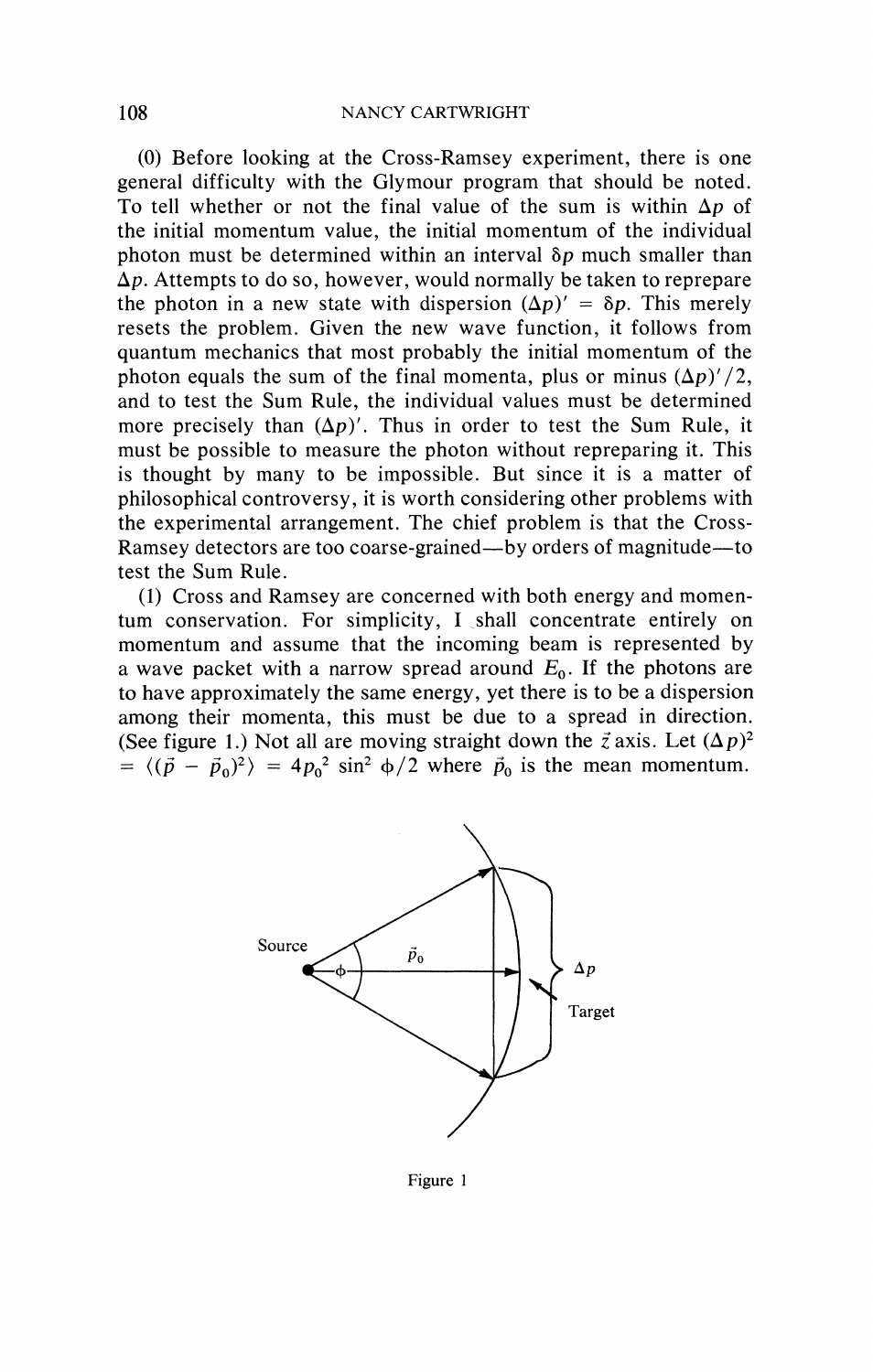Hence  $E_0^2 = |p_0|^2 / 2m$ . How large, then, must  $\Delta p$  be to test the Sum Rule with the Cross-Ramsey apparatus?

Since they have a finite extension in space, the Cross-Ramsey detectors will pick up an angular spread in momentum. From the diagram in the Cross-Ramsey paper, the electron detector is approximately 6 *cm* from the target. It is  $13 \times 17$  *mm* in area. It turns out that we need be only interested in orders of magnitude, so I shall take it to be a circle 6 *mm* in radius, rather than a rectangle. The gamma detector is about the same, so the total angular spread is about  $2/10$ , which corresponds to angles of about  $10^{\circ}$ . If Cross-Ramsey is to test the Sum Rule, the angular spread in the initial gamma beam must be much greater than that in the detectors. But to the contrary. The beam passes through 28 *cm* of lead before exiting through a hole 1.5 *mm* in radius. Thus the angular spread for photons cannot be much greater than 1/200.

(2) It is no accident that the detectors do not discriminate within the angular spread of the scattered beams. Scattering experiments are deliberately designed that way, both for experimental and for theoretical reasons. If the original momentum spread is too great, what starts out as a particle may not continue to act like one. The wave packet will smear over space and classical limits will no longer be applicable. Goldberger and Watson ([3]} stress this in their encyclopedic work on scattering theory. Throughout the entire book they consider only near momentum eigenstates for the initial beam, because ''. . . under the conditions that permit macroscopic observations, the spreading of the quantum mechanical wave packet is ordinarily quite negligible. In fact the experimental techniques for measuring cross sections assume this to be true, since classical mechanics is conventionally used in calculating orbits in accelerators, through focussing magnets, and so on"  $(3)$ ).

Moreover, it is an essential assumption in the general theory of scattering processes that the detector not discriminate among values in the packet. This is crucial to guarantee that the scattering cross section does not depend on the shape of the incoming wave.<sup>1</sup> Thus it would, at best, be a messy business to analyze a scattering experiment which would test the Sum Rule; for one could not rely on standard scattering theory in calculating corrections, as do Cross and Ramsey and the authors they cite.

(3) An experiment to test the Sum Rule must, in contrast to Cross and Ramsey, use a broad initial beam and extremely fine detectors. Besides practical questions, an interesting philosophical problem

<sup>1</sup>See, for example, [4], pages 193-197.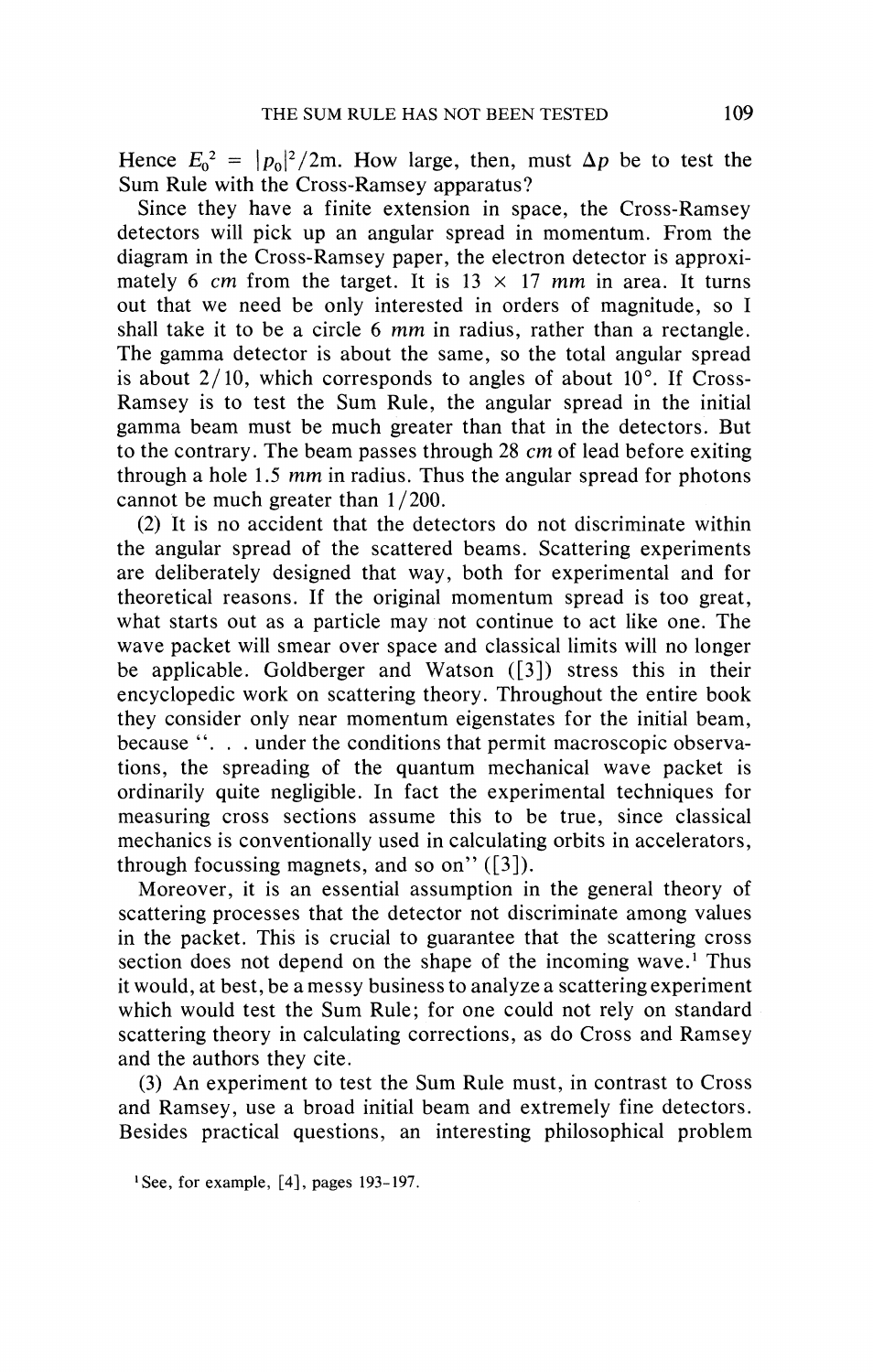#### 110 NANCY CARTWRIGHT

confronts any such experiment. The problem arises because momentum direction can only be measured by taking pairs of position readings. A particle initially localized in a region around the origin is detected a short time later near  $R$ ; to within  $\theta$ , the momentum is supposed, therefore, to be directed along  $\overline{R}$ . (See figure 2.) Classically, for a



Figure 2

free particle this assumption is trivially valid. Quantum mechanically it is not. A necessary condition on its truth is that the probability for the particle to be found at *R* must equal (or be proportional to) the probability that the momentum be directed along  $\overline{R}$ . These two probabilities, however, are formally calculated in different ways. The probability of detection at  $\vec{R}$  at *t* for a particle in state  $\Psi$  is given by

(1) Prob 
$$
(r = \vec{R}, t = t) = \Psi^* (\vec{R}, t) \Psi (\vec{R}, t)
$$

whereas the probability of having momentum  $(m/t)R$  is given by  $|\langle \Psi | e^{i\vec{K}\cdot \vec{r}} \rangle|^2$  for  $\vec{K} = \vec{P}/\hbar = m\vec{R}/\hbar t$ , or,

$$
|\langle \Psi | e^{i\mathbf{K} \cdot \mathbf{r}} \rangle|^2 \text{ for } \mathbf{K} = P/\hbar = m\mathbf{R}/\hbar t, \text{ or,}
$$
  
(2) Prob $(\vec{p} = m\vec{R}/t) = \left| \int_{-\infty}^{+\infty} \Psi(\vec{r}, 0) \exp(im\vec{R} \cdot \vec{r}/\hbar t) d^3 r \right|^2$ 

In a normal scattering experiment, where  $\Delta p$  is small, the electron which arrives at the detector can be represented fairly well as a minimum uncertainty wave packet, *i.e.* a packet in which  $\Delta r \Delta p =$ *h/2.* In this case, it is trivial to show that the two probabilities are proportional. The position density for a minimum uncertainty wave packet is given by the Gaussian distribution2

(3) 
$$
[2\pi((\Delta r)^2 + (\Delta p)^2 t^2/m^2)]^{-3/2} \exp(-(\vec{r} - \vec{v}_0 t)^2/2 ((\Delta r)^2 + (\Delta p)^2 t^2/m^2)).
$$

2Cf. [4], pages 14-16.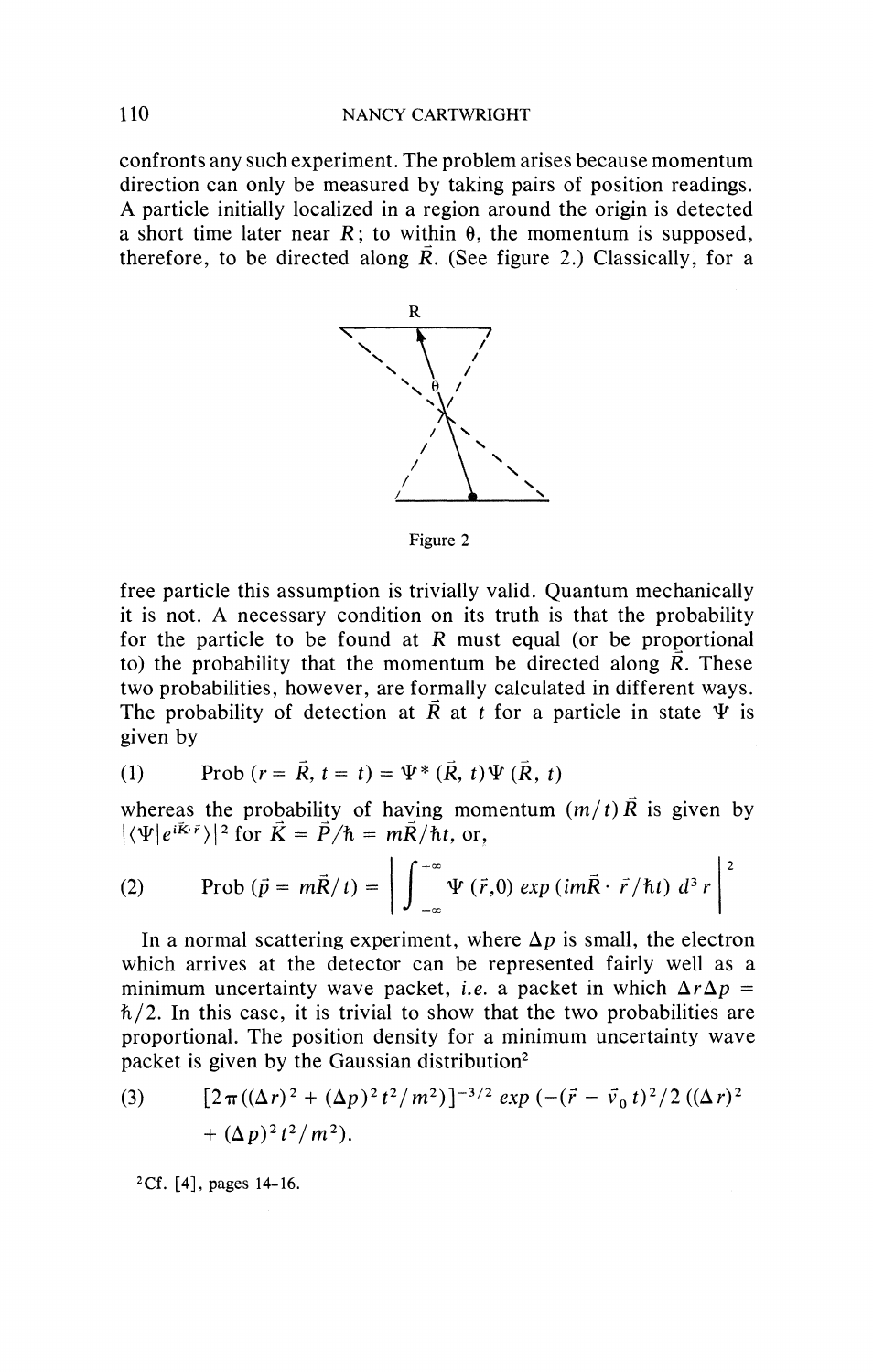For times during which  $(\Delta p)^2 t^2/m^2$  is small compared to  $(\Delta r)^2$ , the packet acts like a classical particle with velocity  $\vec{p}_0/m$ ; but as  $(\Delta p)^2 t^2/m^2$  gets large, the dispersion in momentum produces a spread in the spatial uncertainty. It is then sensible to ask if the density at a point is proportional to the probability that the momentum is directed toward that point.

In order to separate the density due to relocation of the whole packet from that due to the momentum dispersion, it is best to choose a coordinate system in which the particle is at rest, *i.e.* one in which  $\vec{p}_0 = 0$ . Then  $\vec{A}(\vec{K}) = \langle \Psi | e^{i\vec{K} \cdot \vec{r}} \rangle$  is

(4) 
$$
A(\vec{K}) = (2(\Delta r)^2/\pi)^{3/4} exp(-K^2(\Delta r)^2)
$$

and

(5) 
$$
|A(m\vec{R}/\hbar t)|^2 = (2(\Delta r)^2/\pi)^{3/2} \exp(-2m^2 R^2 (\Delta r)^2/\hbar^2 t^2)
$$

The spatial density outside the original packet will not be appreciable unless  $(\Delta p)^2 t^2/m^2 \ge (\Delta r)^2$  In this case we may set  $(\Delta r)$  approximately equal to 0 in the coefficient of (3). Evaluating at  $\overline{R}$  and using  $(\Delta r)^2 (\Delta p)^2$  $=$   $\hbar^2/4$ , (3) becomes

(6) Prob 
$$
(r = \vec{R}, t = t) = (2\pi\hbar^2 t^2 / 4m^2 (\Delta r)^2)^{-3/2}
$$
  
exp  $(-2m^2 R^2 (\Delta r)^2 / \hbar^2 t^2)$ 

Thus for fixed *t* the two probabilities are proportional. If we choose  $m^2 \hbar^2 / t^2 \approx 1$ , (which is easily seen to be consistent with the earlier restriction on  $(\Delta p) t/m$  they are identical.

The demonstration of (6) is exceedingly simple because both the distribution in space and the distribution in momentum are Gaussian. But if the initial wave is not a minimum uncertainty packet, this will no longer be true, and a more general proof must be offered.

This is just the situation which confronts Glymour. Even with high energy beams and the best detectors available, the direction of an electron can only be determined within a few microradians. To test the Sum Rule, the momentum dispersion,  $\Delta p$ , must be at least of this order of magnitude. So the electron would have to be localized within  $\Delta r \approx \hbar \times 10^7 \approx 10^{-27}$  *m* in order to have a minimum uncertainty wave packet. But this is absurd; the classical radius of the electron is only of the order of  $10^{-15}$  m. So the scattered beam cannot be a minimum uncertainty packet if the Sum Rule is to be tested by a Compton scattering experiment. But if it is not, the issue of whether the Sum Rule is in principle testable is not settled. For an argument must still be given for identifying the probability of detection with the momentum probability.